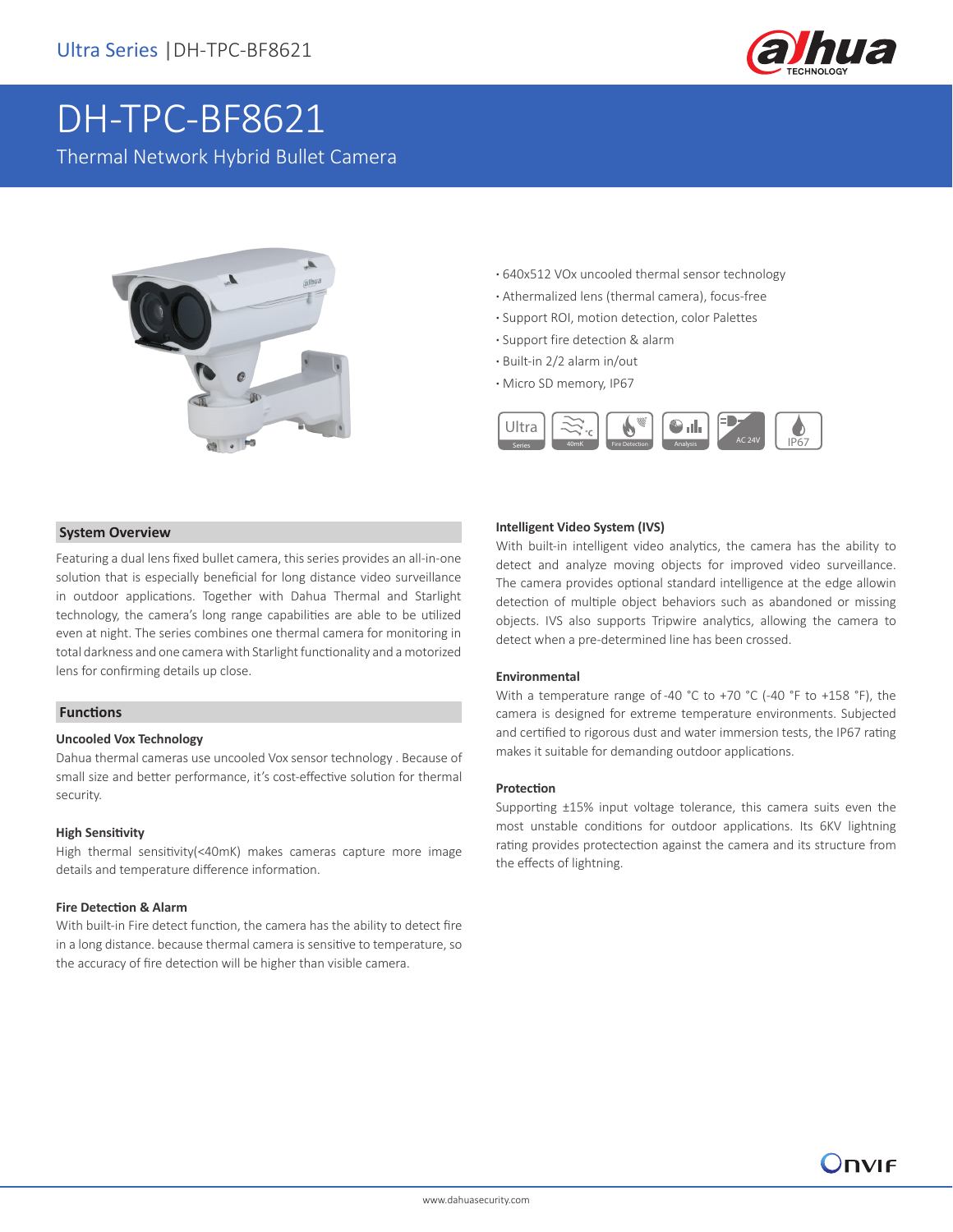## Ultra Series |DH-TPC-BF8621

#### **Technical Specification** General Structure Multi-sensor bullet camera Thermal Detector Type Vanadium oxide uncooled focal plane detector Effective Pixels 640 × 512 Pixel Pitch 17μm Spectral Range 8μm-14μm Thermal Sensitivity (NETD) ≤40mK Focal Length 25mm; 35mm; 50mm; 75mm; 100mm Field of View 25mm: horizontal: 24.6°; vertical: 19.8° 35mm: horizontal: 17.6°; vertical: 14.1° 50mm: horizontal: 12.4°; vertical: 9.9° 75mm: horizontal: 8.3°; vertical: 6.6° 100mm: horizontal: 6.2°; vertical: 5.0° Focus Mode Manual Aperture 25mm/35mm/50mm/75mm: F1.0 100mm: F1.4 DRI DRI values are based on the reference:<br>human<br>(1.8 m × 0.5 m) vehicle<br>(4 m × 1.4 m) Lens Detect Recognize Identify 25mm vehicle: 1961m (6433.65 ft) human: 735 m (2411.39 ft) vehicle: 490m (1607.60ft) human: 189m (620.07ft) vehicle: 245m (803.80 ft) human: 95 m (311.68 ft) 35mm vehicle: 2745 m (9005.80 ft) human: 1029 m (3375.94 ft) vehicle: 686m (2250.63ft) human: 265m (869.41ft) vehicle: 343m (1125.31 ft) human: 132 m (433.07 ft) 50mm vehicle: 3922m (12867.30 ft) human: 1471 m (4826.06 ft) vehicle: 980m (3215.18ft) human: 378m (1240.14ft) vehicle: 490m (1607.60 ft) human: 189 m (620.07 ft) 75mm vehicle: 5882m (19297.67 ft) human: 2206 m (7237.44 ft) vehicle: 1471m (4826.06ft) human: 567m (1860.21ft) vehicle: 735m (2411.39 ft) human: 284 m (931.74 ft) 100mm vehicle: 7843m (25731.31 ft) human: 2941 m (9648.83 ft) vehicle: 1961m (6433.65ft) human: 756m (2480.28ft) vehicle: 980m (3215.18 ft) human: 378 m (1240.14 ft) Digital Detail Enhancement (DDE) Yes AGC Auto; manual Noise Reduction 2D NR; 3D NR Color Palettes 18 color modes selectable such as Whitehot/Blackhot/ Ironrow/Icefire Visible Image Sensor 1/2.8 inch CMOS Effective Pixels 1920 x 1080 Max. Resolution 2MP Horizontal Definition ≥1083TVL Min. Illumination Color: 0.005 Lux@F1.6; black & white: 0.00051 Lux@ F1.6; IR light on: 0 Lux

AGC Auto; manual

| <b>Noise Reduction</b>                  | 2D NR; 3D NR                                                                                                                                                                                                                                                                                                                                                                         |  |
|-----------------------------------------|--------------------------------------------------------------------------------------------------------------------------------------------------------------------------------------------------------------------------------------------------------------------------------------------------------------------------------------------------------------------------------------|--|
| S/N Ratio                               | $>55$ dB                                                                                                                                                                                                                                                                                                                                                                             |  |
| <b>White Balance</b>                    | Auto/manual/indoor/outdoor/tracking/sodium lamp/<br>natural/street light                                                                                                                                                                                                                                                                                                             |  |
| <b>Electronic Defog</b>                 | Yes                                                                                                                                                                                                                                                                                                                                                                                  |  |
| Electronic Image<br>Stabilization (EIS) | Yes                                                                                                                                                                                                                                                                                                                                                                                  |  |
| <b>Electronic Shutter Speed</b>         | 1/1s-1/100000s (auto or manual)                                                                                                                                                                                                                                                                                                                                                      |  |
| BLC                                     | Yes                                                                                                                                                                                                                                                                                                                                                                                  |  |
| <b>WDR</b>                              | Yes                                                                                                                                                                                                                                                                                                                                                                                  |  |
| <b>HLC</b>                              | Yes                                                                                                                                                                                                                                                                                                                                                                                  |  |
| Day/Night                               | Auto (ICR); color/B/W                                                                                                                                                                                                                                                                                                                                                                |  |
| Focus Mode                              | Auto; semi-auto; manual                                                                                                                                                                                                                                                                                                                                                              |  |
| Focal Length                            | 3 95mm-177 7mm                                                                                                                                                                                                                                                                                                                                                                       |  |
| Field of View                           | 3.95mm:horizontal: 70.3°; vertical: 43.3°; diagonal:<br>$77.92^{\circ}$<br>177.7mm:horizontal: 1.8°; vertical: 1.0°; diagonal: 2.06°                                                                                                                                                                                                                                                 |  |
| <b>DORI Distance</b>                    | D: 2345 m (7694 ft); O: 938 m (3077 ft);<br>R: 469 m (1539 ft); I: 234 m (768 ft)                                                                                                                                                                                                                                                                                                    |  |
| <b>Close Focus Distance</b>             | 100 mm-1000 mm                                                                                                                                                                                                                                                                                                                                                                       |  |
| Optical Zoom                            | 45x                                                                                                                                                                                                                                                                                                                                                                                  |  |
| Aperture                                | $F1.6 - F4.95$                                                                                                                                                                                                                                                                                                                                                                       |  |
| IR Fill Light Control                   | Auto; manual                                                                                                                                                                                                                                                                                                                                                                         |  |
| Max Fill Light Distance                 | $\geq$ 100 m                                                                                                                                                                                                                                                                                                                                                                         |  |
| Audio and Video                         |                                                                                                                                                                                                                                                                                                                                                                                      |  |
| Video Compression                       | H.265; H.264M; H.264H; H.264B; MJEPG                                                                                                                                                                                                                                                                                                                                                 |  |
| Resolution                              | Thermal:<br>Main stream 1280 × 1024/1280 × 720/640 × 512, 1280<br>x 1024 by default; sub stream 640 x 512/320 x 256, 640<br>x 512 by default<br>Visible:<br>1080P (1920 × 1080)/720P (1280 × 720) /D1 (704 ×<br>576/704 × 480)/CIF (352 × 288/352× 240)                                                                                                                              |  |
| Video Frame Rate                        | 50Hz:<br>Main stream (1280 x 1024@25fps/1280 ×<br>720@25fps/640 × 512@25fps), 1280 x 1024@25fps<br>by default; sub stream (640 × 512@25fps/320 x<br>256@25fps), 640 ×512@25fps by default<br>60Hz:<br>Main stream (1280 x 1024@30fps/1280 ×<br>720@30fps/640 × 512@30fps), 1280 x 1024@30fps by<br>default; sub stream (640 × 512@30fps/320*256@30fps),<br>640 ×512@30fps by default |  |
| <b>Audio Compression</b>                | G.711a; G.711mu; AAC; PCM                                                                                                                                                                                                                                                                                                                                                            |  |
| Image Encoding Format                   | <b>JPEG</b>                                                                                                                                                                                                                                                                                                                                                                          |  |
| <b>General Function</b>                 |                                                                                                                                                                                                                                                                                                                                                                                      |  |
| Two-way Talk                            | Yes                                                                                                                                                                                                                                                                                                                                                                                  |  |
| Network Protocol                        | HTTP; TCP; ARP; RTSP; RTP; UDP; RTCP; SMTP; FTP;<br>DHCP; DNS; DDNS; PPPOE; IPv4/v6; SNMP; QoS; UPnP;<br><b>NTP</b>                                                                                                                                                                                                                                                                  |  |
| Region of Interest (ROI)                | Yes                                                                                                                                                                                                                                                                                                                                                                                  |  |
| <b>Edge Storage</b>                     | FTP; micro SD card (256G, hot plug)                                                                                                                                                                                                                                                                                                                                                  |  |
| Interoperability                        | ONVIF; CGI; PSIA; Dahua SDK                                                                                                                                                                                                                                                                                                                                                          |  |